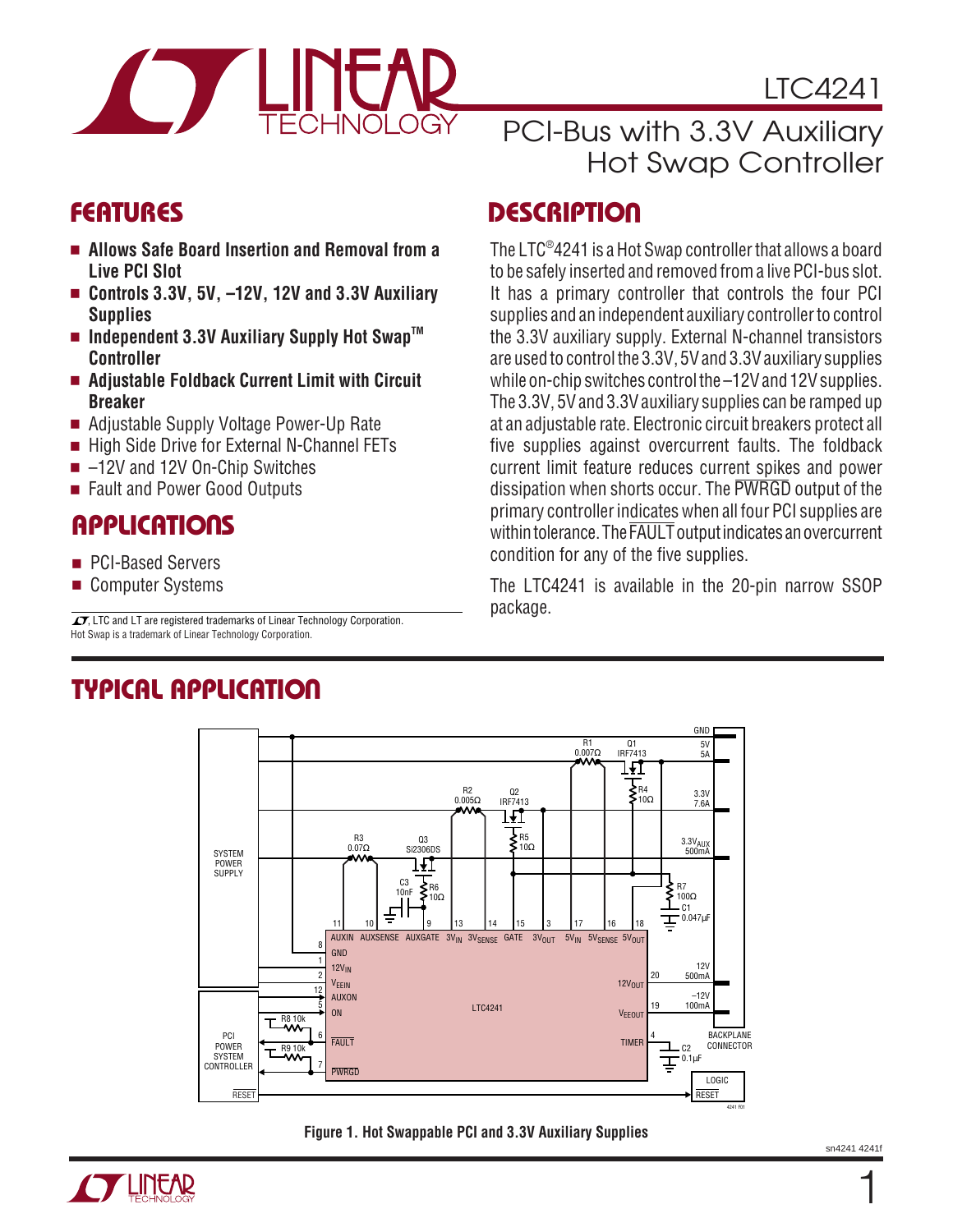#### **(Note 1)**

| <b>Supply Voltages</b>                                |                                      |
|-------------------------------------------------------|--------------------------------------|
|                                                       |                                      |
|                                                       |                                      |
|                                                       |                                      |
| Input Voltage                                         |                                      |
|                                                       |                                      |
|                                                       |                                      |
| Output Voltages                                       |                                      |
|                                                       |                                      |
| Analog Voltages                                       |                                      |
| TIMER, 3V <sub>IN</sub> , 3V <sub>SENSE</sub> , GATE, |                                      |
|                                                       |                                      |
|                                                       |                                      |
|                                                       |                                      |
|                                                       |                                      |
|                                                       |                                      |
|                                                       | AUXGATE  Internally Limited (Note 3) |
| Operating Temperature Range                           |                                      |
|                                                       |                                      |
|                                                       |                                      |
| Storage Temperature Range -65°C to 150°C              |                                      |
| Lead Temperature (Soldering, 10sec) 300°C             |                                      |
|                                                       |                                      |

### **ABSOLUTE MAXIMUM RATINGS PACKAGE/ORDER INFORMATION**



Consult LTC Marketing for parts specified with wider operating temperature ranges.

### **DC ELECTRICAL CHARACTERISTICS**

**The** ● **denotes the specifications which apply over the full operating** temperature range, otherwise specifications are at T<sub>A</sub> = 25°C. V<sub>12VIN</sub> = 12V, V<sub>VEEIN</sub> = –12V, V<sub>3VIN</sub> = 3.3V, V<sub>5VIN</sub> = 5V, **VAUXIN = 3.3V. (Note 2)**

| <b>SYMBOL</b>           | <b>PARAMETER</b>                                                           | <b>CONDITIONS</b>                                                                                                                | <b>MIN</b>                  | <b>TYP</b>                | <b>MAX</b>                   | <b>UNITS</b>     |
|-------------------------|----------------------------------------------------------------------------|----------------------------------------------------------------------------------------------------------------------------------|-----------------------------|---------------------------|------------------------------|------------------|
| $I_{DD}$                | V <sub>12VIN</sub> Supply Current<br>VAUXIN Supply Current                 | $ON = V12VIN$<br>$AUXON = V_{AUXIN}$                                                                                             |                             | 2.5<br>0.5                | 8<br>1.5                     | mA<br>mA         |
| <b>VLKO</b>             | Undervoltage Lockout,<br>Low-to-High Transition                            | $12V_{IN}$<br>$3V_{IN}$<br>$5V_{IN}$<br><b>AUXIN</b>                                                                             | 6.5<br>2.25<br>3.65<br>2.35 | 9<br>2.50<br>3.90<br>2.60 | 10.8<br>2.75<br>4.15<br>2.85 | V<br>V<br>V<br>V |
| <b>VLKH</b>             | Undervoltage Lockout Hysteresis                                            | $3V_{IN}$ , $5V_{IN}$<br>AUXIN                                                                                                   |                             | 20<br>120                 |                              | mV<br>mV         |
| V <sub>SENSE5(TH)</sub> | <b>Current Limit Sense Voltage</b><br>Threshold $(V_{5VIN} - V_{5VSENSE})$ | $V_{5VOUT} = 0V$<br>$V_{5VOUT} > 4V$                                                                                             | 5.5<br>40                   | 9<br>55                   | 14.5<br>70                   | mV<br>mV         |
| VSENSE3(TH)             | <b>Current Limit Sense Voltage</b><br>Threshold $(V_{3VIN} - V_{3VSENSE})$ | $V_{3VOUT} = 0V$<br>$V_{3VOUT} > 2V$                                                                                             | 5.5<br>40                   | 9<br>55                   | 14.5<br>70                   | mV<br>mV         |
| $t_{CB}$                | Circuit Breaker Trip Filter Time                                           | $(V_{5VIN} - V_{5VSENSE})$ = Step 0 to 100mV<br>$(V_{AUXIN} - V_{AUXSENSE}) =$ Step 0 to 100mV                                   |                             | 17<br>8                   |                              | μS<br>μS         |
| <b>IGATE</b>            | <b>GATE Pin Output Current</b>                                             | ON High, FAULT High, $V_{GATE} = GND$<br>ON Low, FAULT High, $V_{GATE} = 5V$<br>ON High, $\overline{FAULT}$ Low, $V_{GATE} = 5V$ | $-20$<br>5                  | $-60$<br>200<br>25        | $-100$<br>35                 | μA<br>μA<br>mA   |

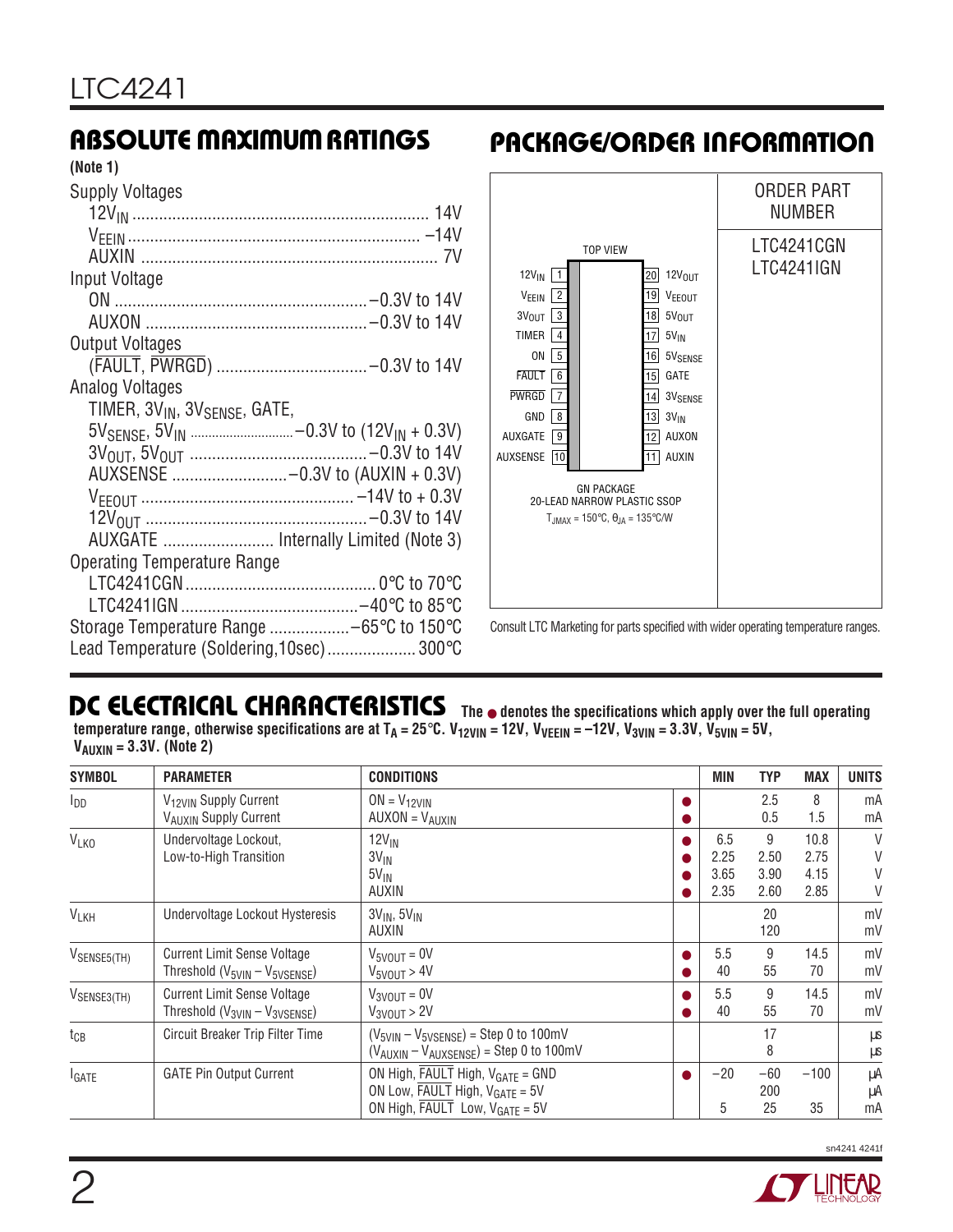### **DC ELECTRICAL CHARACTERISTICS The** ● **denotes the specifications which apply over the full operating**

temperature range, otherwise specifications are at T<sub>A</sub> = 25°C. V<sub>12VIN</sub> = 12V, V<sub>VEEIN</sub> = –12V, V<sub>3VIN</sub> = 3.3V, V<sub>5VIN</sub> = 5V, **VAUXIN = 3.3V. (Note 2)**

| <b>SYMBOL</b>               | <b>PARAMETER</b>                                                                                                                              | <b>CONDITIONS</b>                                                                                                       |           | <b>MIN</b>                    | <b>TYP</b>                     | <b>MAX</b>                     | <b>UNITS</b>            |
|-----------------------------|-----------------------------------------------------------------------------------------------------------------------------------------------|-------------------------------------------------------------------------------------------------------------------------|-----------|-------------------------------|--------------------------------|--------------------------------|-------------------------|
| $\Delta V$ GATE             | External Gate Voltage                                                                                                                         | $(V12VIN - VGATE)$                                                                                                      |           |                               | 100                            | 200                            | mV                      |
| V <sub>DROP</sub>           | Internal Switch Voltage Drop                                                                                                                  | $(V_{12VIN} - V_{12VOUT})$ , $I_{12VOUT} = 500mA$<br>$(V_{EEOUT} - V_{VEEIN})$ , $V_{VEEIN} = 100mA$                    |           |                               | 200<br>120                     | 600<br>250                     | mV<br>mV                |
| $I_{CL(12)}$                | <b>Current Limit</b>                                                                                                                          | $12V_{IN} = 12V$ , $12V_{OUT} = 0V$ , TIMER = GND<br>$12V_{IN} = 12V$ , $12V_{OUT} = 11V$ , TIMER = GND                 | O         | $-50$<br>$-525$               | $-300$<br>$-850$               | $-575$<br>$-1500$              | mA<br>mA                |
| $I_{CL(VEE)}$               | <b>Current Limit</b>                                                                                                                          | $V_{EEIN} = -12V$ , $V_{EEOUT} = 0V$ , TIMER = GND<br>$V_{EEIN} = -12V$ , $V_{EEOUT} = -11V$ , TIMER = GND              |           | 50<br>250                     | 200<br>450                     | 425<br>750                     | mA<br>mA                |
| $T_{TS}$                    | Thermal Shutdown Temperature                                                                                                                  |                                                                                                                         |           |                               | 150                            |                                | $^{\circ}{\rm C}$       |
| $V_{PG(TH)}$                | Power Good Threshold Voltage                                                                                                                  | V <sub>12VOUT</sub> Rising<br>V <sub>VEEOUT</sub> Falling<br>V <sub>3VOUT</sub> Rising<br>V <sub>5VOUT</sub> Rising     |           | 10.8<br>$-10.2$<br>2.8<br>4.5 | 11.1<br>$-10.5$<br>2.9<br>4.65 | 11.4<br>$-10.8$<br>3.0<br>4.78 | V<br>V<br>V<br>V        |
| V <sub>PGH</sub>            | Power Good Hysteresis                                                                                                                         | $3V_{\text{OUT}}$<br>5V <sub>OUT</sub><br>12VOUT, VEEOUT                                                                |           |                               | 20<br>30<br>50                 |                                | mV<br>mV<br>mV          |
| $V_{IL}$                    | Input Low Voltage                                                                                                                             | ON, AUXON                                                                                                               |           |                               |                                | 0.8                            | $\vee$                  |
| $V_{\text{IH}}$             | Input High Voltage                                                                                                                            | ON, AUXON                                                                                                               |           | $\overline{2}$                |                                |                                | $\vee$                  |
| $V_{OL}$                    | Output Low Voltage                                                                                                                            | FAULT, PWRGD, $I_{OL} = 3mA$                                                                                            |           |                               |                                | 0.4                            | $\vee$                  |
| $I_{\text{IN}}$             | <b>AUXON Pin Input Current</b>                                                                                                                | $AUXON = GND$<br>$AUXON = VAUXIN$                                                                                       |           |                               | $\pm 0.08$<br>±0.08            | ±10<br>±10                     | μA<br>μA                |
|                             | ON Pin Input Current                                                                                                                          | $ON = GND$<br>$ON = V_{12VIN}$                                                                                          |           |                               | $\pm 0.08$<br>±0.08            | ±10<br>±10                     | μA<br>μA                |
|                             | 5V <sub>SENSE</sub> Input Current                                                                                                             | $5V_{SENSE} = 5V$                                                                                                       |           |                               | 50                             | 100                            | μA                      |
|                             | 3V <sub>SENSE</sub> Input Current                                                                                                             | $3V_{SENSE} = 3V$                                                                                                       |           |                               | 50                             | 100                            | μA                      |
|                             | 5V <sub>IN</sub> Input Current                                                                                                                | $5V_{IN} = 5V$                                                                                                          |           |                               | 580                            | 900                            | μA                      |
|                             | 3V <sub>IN</sub> Input Current                                                                                                                | $3V_{IN} = 3V$                                                                                                          |           |                               | 310                            | 550                            | μA                      |
|                             | 5V <sub>OUT</sub> Input Current                                                                                                               | $5V_{OUT} = 5V$ , $ON = V_{12VIN}$                                                                                      |           |                               | 260                            | 500                            | μA                      |
|                             | 3V <sub>OUT</sub> Input Current                                                                                                               | $3V_{OUIT} = 3V$ , $ON = V_{12VIN}$                                                                                     |           |                               | 150                            | 350                            | μA                      |
| R <sub>DIS</sub>            | 5V <sub>OUT</sub> Discharge Impedance<br>$3VOIII$ Discharge Impedance<br>12VOUT Discharge Impedance<br>V <sub>EEOUT</sub> Discharge Impedance | $ON = GND$<br>$ON = GND$<br>$ON = GND$<br>$ON = GND$                                                                    |           |                               | 60<br>50<br>450<br>1600        |                                | Ω<br>Ω<br>$\Omega$<br>Ω |
| <b>ITIMER</b>               | <b>TIMER Pin Current</b>                                                                                                                      | Timer On, $V_{TIMER} = GND$ ,<br>Timer Off, $V_{TIMER} = 5V$ ,                                                          |           | $-15$                         | $-22$<br>45                    | $-27$                          | μA<br>mA                |
| $V_{\sf TIMER}$             | <b>TIMER Threshold Voltage</b><br>$(V12VIN - VTIMER)$                                                                                         |                                                                                                                         | $\bullet$ | 0.5                           | 0.9                            | 1.3                            | $\mathsf{V}$            |
| VAUXCB                      | Circuit Breaker Trip Voltage<br>$(V_{AUXIN} - V_{AUXSENSE})$                                                                                  |                                                                                                                         |           | 40                            | 50                             | 60                             | mV                      |
| <b>LAUXGATE</b>             | <b>AUXGATE Gate Output Current</b>                                                                                                            | AUXON High, FAULT High, VAUXGATE = GND<br>AUXON Low, FAULT High, VAUXGATE = 5V<br>AUXON High, FAULT Low, VAUXGATE = 10V |           | $-6$                          | $-10$<br>200<br>50             | $-14$                          | μA<br>μA<br>mA          |
| $\Delta V_{\text{AUXGATE}}$ | External AUXGATE Gate Voltage                                                                                                                 | $(V_{AUXGATE} - V_{AUXIN})$ , $V_{AUXIN} = 3.3V$                                                                        |           | 5                             | 8                              | 11                             | $\vee$                  |

**Note 1:** Absolute Maximum Ratings are those values beyond which the life of a device may be impaired.

**Note 2 :** All currents into device pins are positive; all currents out of device pins are negative. All voltages are referenced to ground unless otherwise specified.

**Note 3 :** An internal zener on the AUXGATE pin clamps the charge pump voltage to a typical maximum operating voltage of 12V. External overdrive of the AUXGATE pin beyond the internal zener voltage may damage the device.

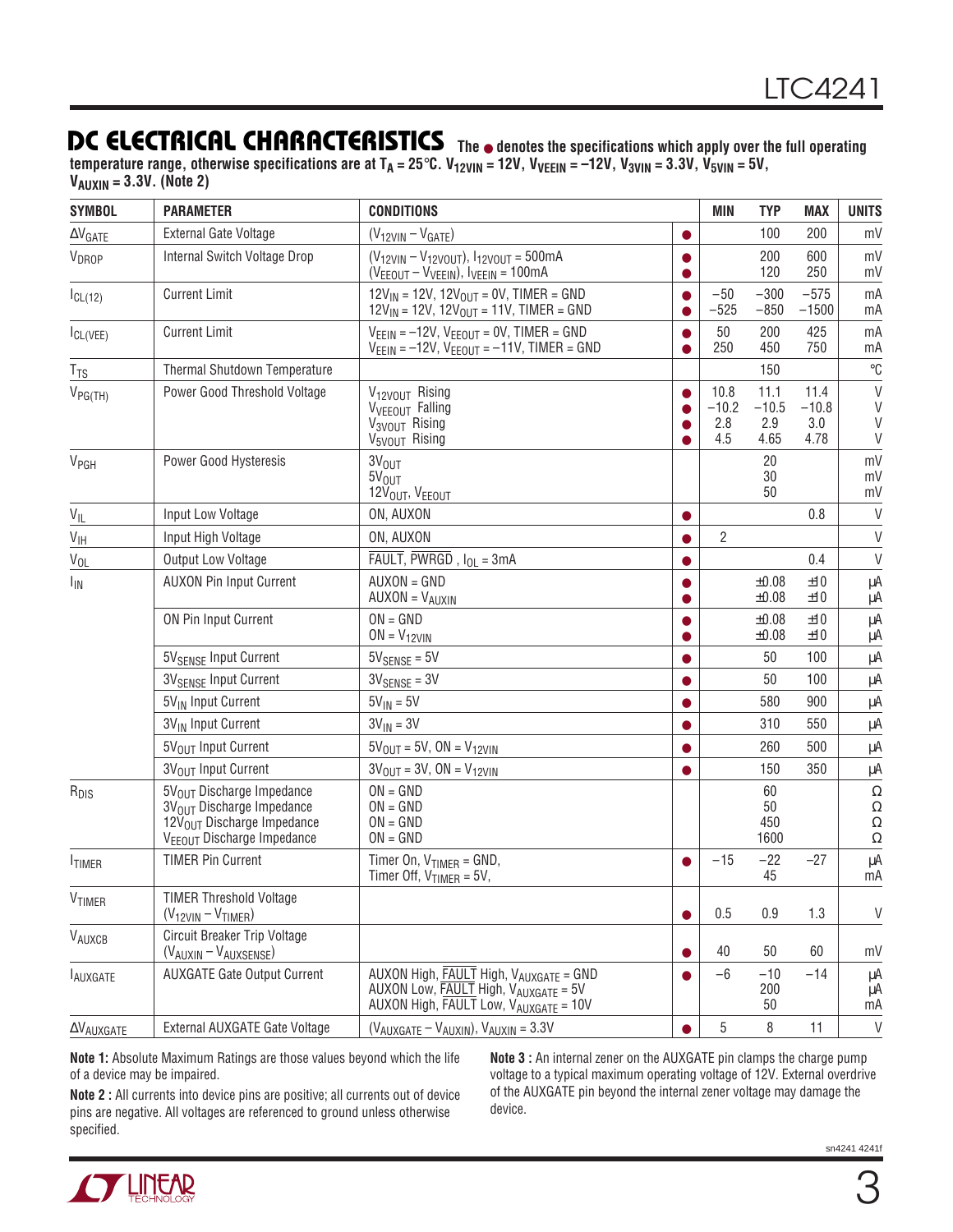### **TYPICAL PERFORMANCE CHARACTERISTICS**



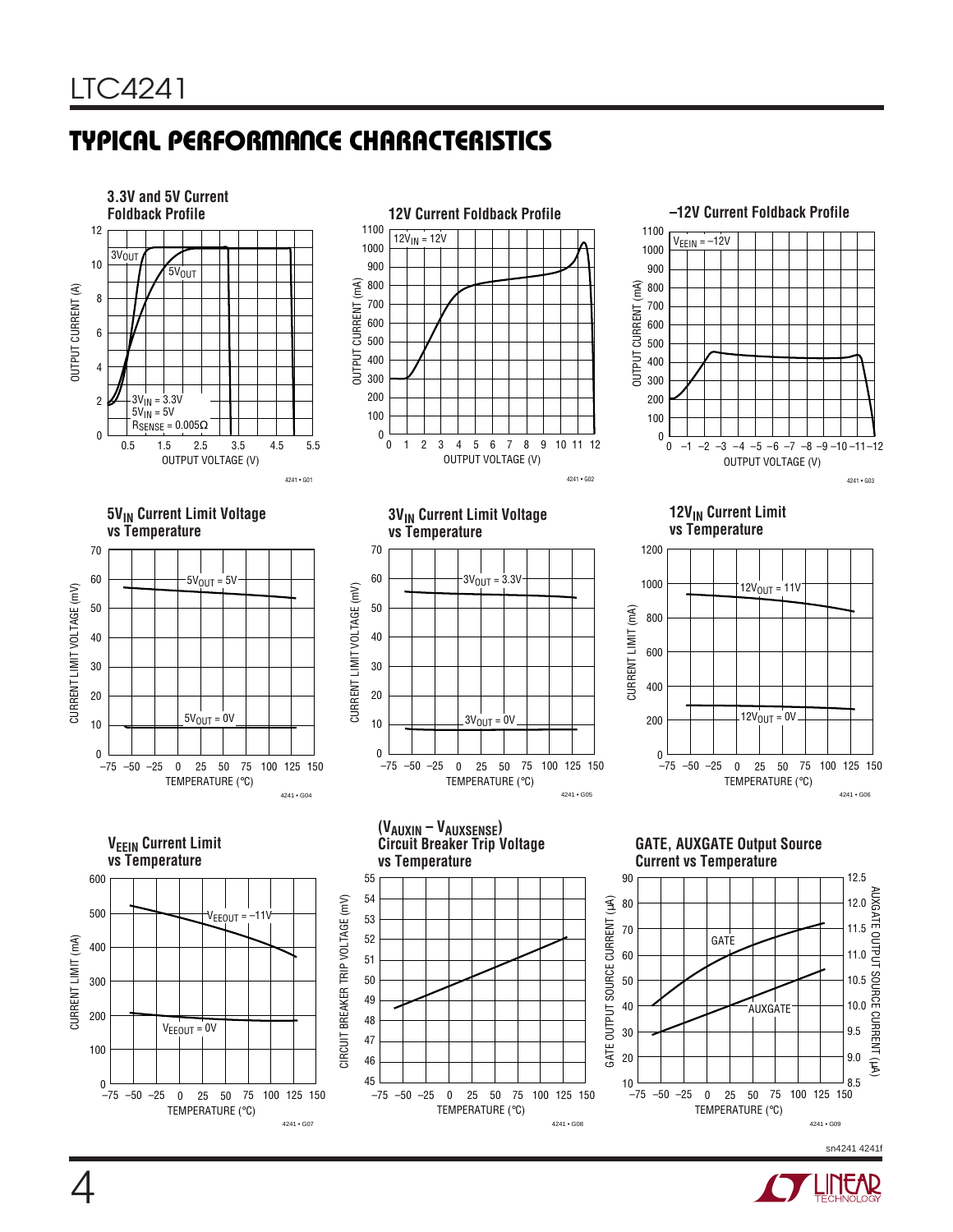### **TYPICAL PERFORMANCE CHARACTERISTICS**







**AUXGATE Voltage vs Temperature**



**Power Good Threshold Voltage vs Temperature (12V<sub>OUT</sub>)** 



**12V Internal Switch Voltage Drop vs Temperature**



**Power Good Threshold Voltage vs Temperature (5V<sub>OUT</sub>)** 



**VEE Internal Switch Voltage Drop vs Temperature**



**Power Good Threshold Voltage vs Temperature (3V<sub>OUT</sub>)** 



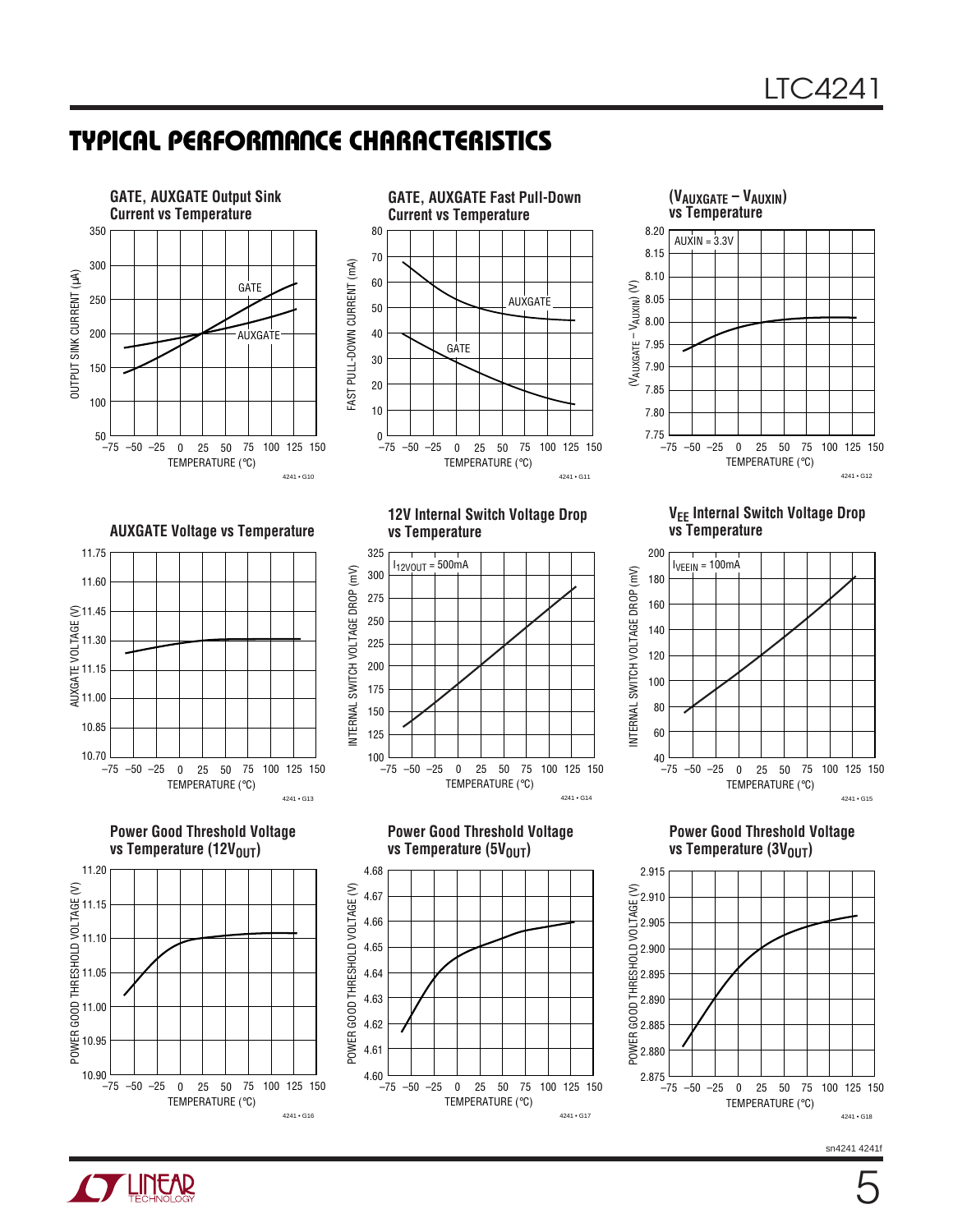### **TYPICAL PERFORMANCE CHARACTERISTICS**



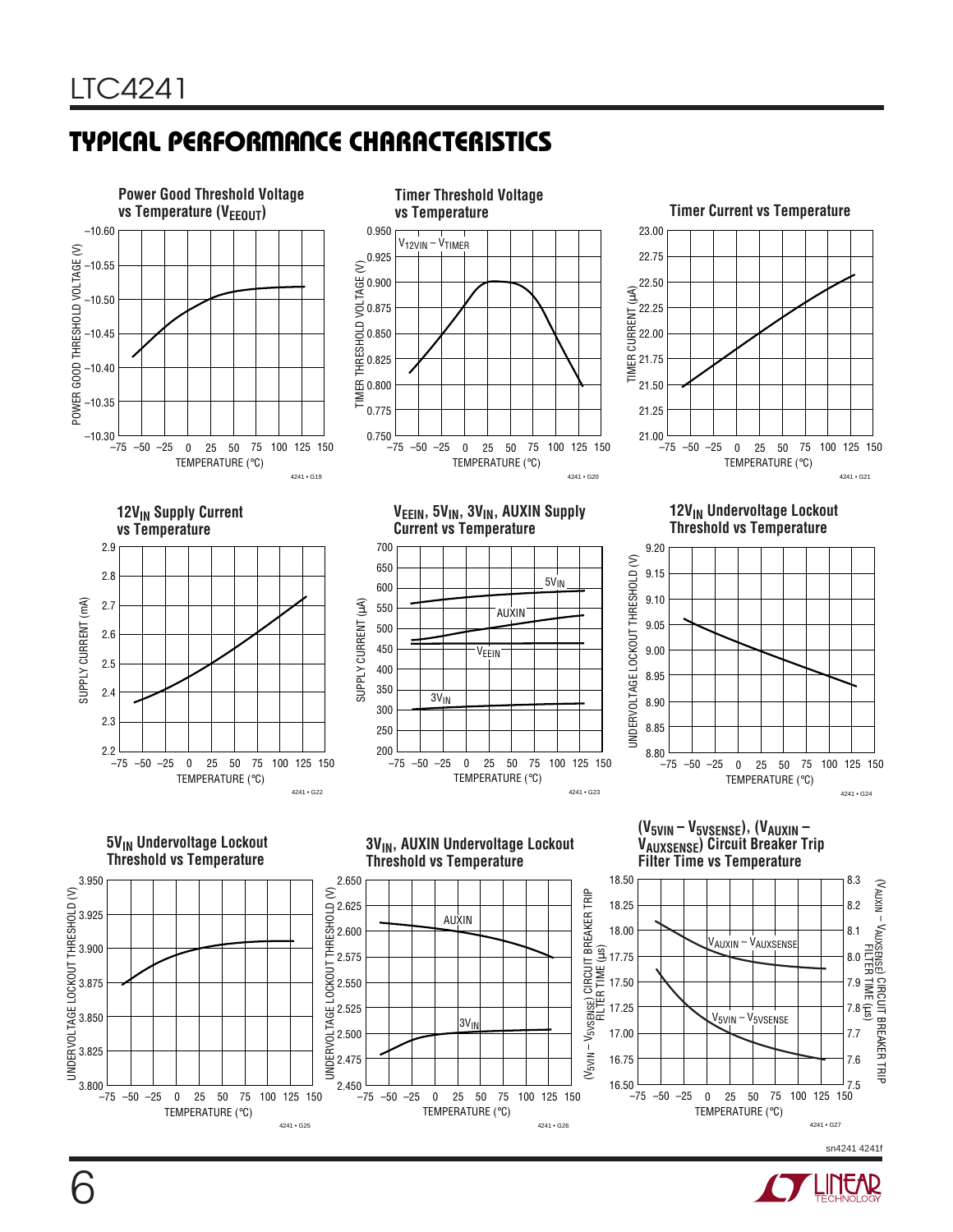### **PIN FUNCTIONS**

**12V<sub>IN</sub>** (Pin 1): 12V Supply Input. This pin powers the primary controller internal circuitry. A  $0.5\Omega$  switch is connected between  $12V_{IN}$  and  $12V_{OUIT}$  with a foldback current limit. An undervoltage lockout circuit prevents the switches from turning on while the  $12V_{\text{IN}}$  pin voltage is less than 9V.

**VEEIN (Pin 2):** –12V Supply Input. A 1.2Ω switch is connected between  $V_{FFIN}$  and  $V_{FFOUT}$  with a foldback current limit.

**3V<sub>OUT</sub> (Pin 3):** 3.3V Output Monitor. Used to monitor the 3.3V output supply voltage. The PWRGD signal cannot go low until the  $3V_{OUT}$  pin exceeds 2.9V.

**TIMER (Pin 4):** Current Limit Fault Timer Input. Connect a capacitor from TIMER to ground. With the primary controller turned off (ON = GND) or the internal circuit breaker tripped due to a PCI supply fault ( $\overline{FAULT}$  = low), the TIMER pin is internally held at ground. When the primary controller is turned on, a 22µA pull-up current source is connected to TIMER. Current limit faults from the PCI supplies will be ignored until the voltage at the TIMER pin rises to within 0.9V of 12V<sub>IN</sub>.

**ON (Pin 5):** On Control Input. A rising edge turns on the external N-channel FETs for 3.3V and 5V PCI supplies, the internal 12V and –12V switches and a falling edge turns it off. If the ON pin is cycled low then high following the trip of the circuit breaker due to a PCI supply fault, the circuit breaker is reset.

**FAULT (Pin 6):** Fault Output. Open drain logic output used by both the primary and auxiliary controller to indicate an overcurrent fault condition. When any of the PCI and 3.3V auxiliary supplies are in current limit fault, the controller detecting the fault (primary or auxiliary) will be latched off and the FAULT pin will be pulled low. Current limit faults from the PCI supplies are ignored while the voltage at the TIMER pin is less than  $(12V_{IN} - 0.9V)$ . The current limit fault detected by the primary controller will not cause the auxiliary controller to latch off and vice versa.

**PWRGD (Pin 7):** Power Good Output. Open drain logic output used by the primary controller to indicate the voltage status of the PCI supplies. PWRGD remains low while  $V_{12V0U} \ge 11.1V$ ,  $V_{3V0U} \ge 2.9V$ ,  $V_{5V0U} \ge 4.65V$ ,  $V_{VFFOUT} \le -10.5V$ . When one of the supplies falls below its power good threshold voltage, PWRGD will go high after a 15µs deglitching time. The switches will not be turned off when PWRGD goes high.

**GND (Pin 8):** Chip Ground

**AUXGATE (Pin 9):** High Side Gate Drive for the 3.3V Auxiliary External N-channel MOSFET. An internal charge pump generates at least 8V of gate drive from a 3.3V auxiliary supply. A zener clamps AUXGATE approximately 12V above the supply voltage at AUXIN. The rise time at AUXGATE is set by an external AUXGATE capacitor connected to ground and an internal 10µA current source provided by the charge pump. If the circuit breaker trips or the auxiliary supply voltage hits the undervoltage lockout threshold, a 50mA current sink rapidly pulls AUXGATE low.

**AUXSENSE (Pin 10):** 3.3V Auxiliary Circuit Breaker Current Sense Input. The load current is monitored by a sense resistor connected between AUXIN and AUXSENSE. The circuit breaker trips if the voltage across the sense resistor exceeds 50mV and the AUXGATE pin voltage will be turned off.

**AUXIN (Pin 11):** 3.3V Auxiliary Supply Input. This pin powers the auxiliary controller internal circuitry. An undervoltage lockout circuit disables the AUXGATE pin until the supply voltage at AUXIN is greater than 2.6V. AUXGATE is held at ground potential until the undervoltage lockout deactivates. If no 3.3V auxiliary supply is available, tie AUXIN to ground.

**AUXON (Pin 12):** ON Control Input for Auxiliary Supply. A rising edge turns on the external N-channel FET for 3.3V auxiliary supply and a falling edge turns it off. If the AUXON pin is cycled low then high following the trip of the circuit breaker due to a 3.3V auxiliary supply fault, the circuit breaker is reset.

**3V<sub>IN</sub>** (Pin 13): 3.3V Supply Sense Input. An undervoltage lockout circuit prevents the switches from turning on when the voltage at the  $3V_{IN}$  pin is less than 2.5V. If no 3.3V input supply is available, tie  $3V_{IN}$  to the  $5V_{IN}$  pin.

**3V**SENSE (Pin 14): 3.3V Current Limit Set Pin. With a sense resistor placed in the supply path between  $3V_{IN}$  and  $3V<sub>SENSE</sub>$ , the GATE pin voltage will be adjusted to maintain

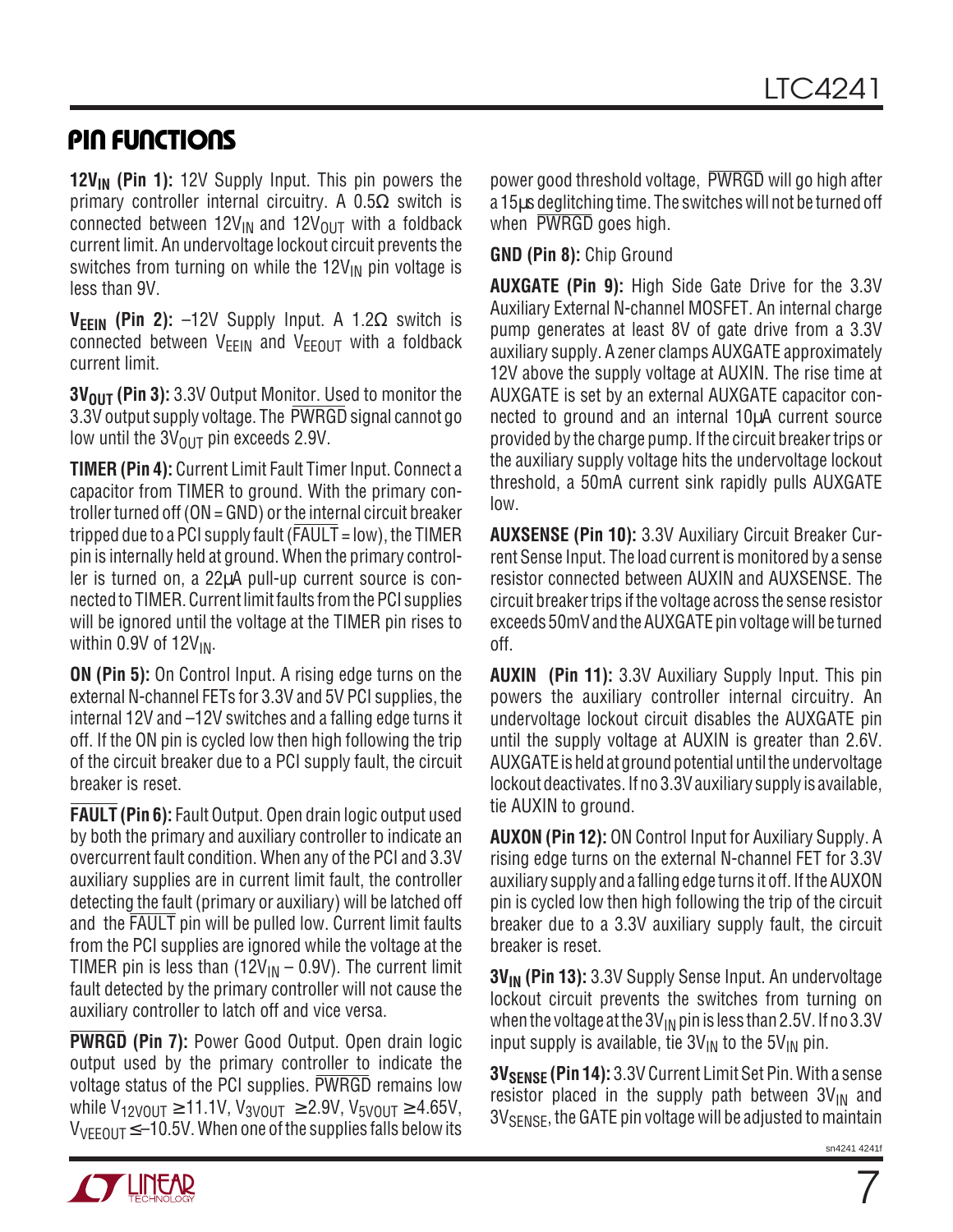### **PIN FUNCTIONS**

a constant voltage across the sense resistor and a constant current through the switch. A foldback feature makes the current limit decrease as the voltage at the  $3V<sub>OUT</sub>$  pin approaches ground. To disable the current limit,  $3V_{\text{SENSF}}$  and  $3V_{\text{IN}}$  can be shorted together.

**GATE (Pin 15):** High Side Gate Drive for the 3.3V and 5V PCI Supplies External N-channel MOSFETs. Requires an external series RC network for the current limit loop compensation and setting the minimum ramp-up rate. During power-up, the slope of the voltage rise at the GATE is set by the internal 60µA pull up current source and the external GATE capacitor connected to ground. During power-down, the slope of the falling voltage is set by the 200µA current source connected to ground and the external GATE capacitor.

**5V**SENSE (Pin 16): 5V Current Limit Set Pin. With a sense resistor placed in the supply path between  $5V_{IN}$  and  $5V_{\text{SENSE}}$ , the GATE pin voltage will be adjusted to maintain a constant voltage across the sense resistor and a constant current through the switch. A foldback feature makes the current limit decrease as the voltage at the  $5V<sub>OUT</sub>$  pin approaches ground. To disable the current limit,  $5V_{\text{SFNSF}}$ and  $5V_{IN}$  can be shorted together.

**5V<sub>IN</sub>** (Pin 17): 5V Supply Sense Input. Used to monitor the 5V input supply voltage. An undervoltage lockout circuit prevents the switches from turning on when the voltage at the  $5V_{IN}$  pin is less than 3.9V.

**5V<sub>OUT</sub>** (Pin 18): 5V Output Monitor. Used to monitor the 5V output supply voltage. The PWRGD signal cannot go low until the  $5V<sub>OUT</sub>$  pin exceeds 4.65V.

**VEEOUT (Pin 19):** –12V Supply Output. A 1.2Ω switch is connected between  $V_{FFIN}$  and  $V_{FFOUIT}$ . V<sub>FFOUT</sub> must fall below  $-10.5V$  before the PWRGD signal can go low on the LTC4241.

**12V<sub>OUT</sub>** (Pin 20): 12V Supply Output. A 0.5 $\Omega$  switch is connected between  $12V_{IN}$  and  $12V_{OUT}$ .  $12V_{OUT}$  must exceed 11.1V before the PWRGD signal can go low on the LTC4241



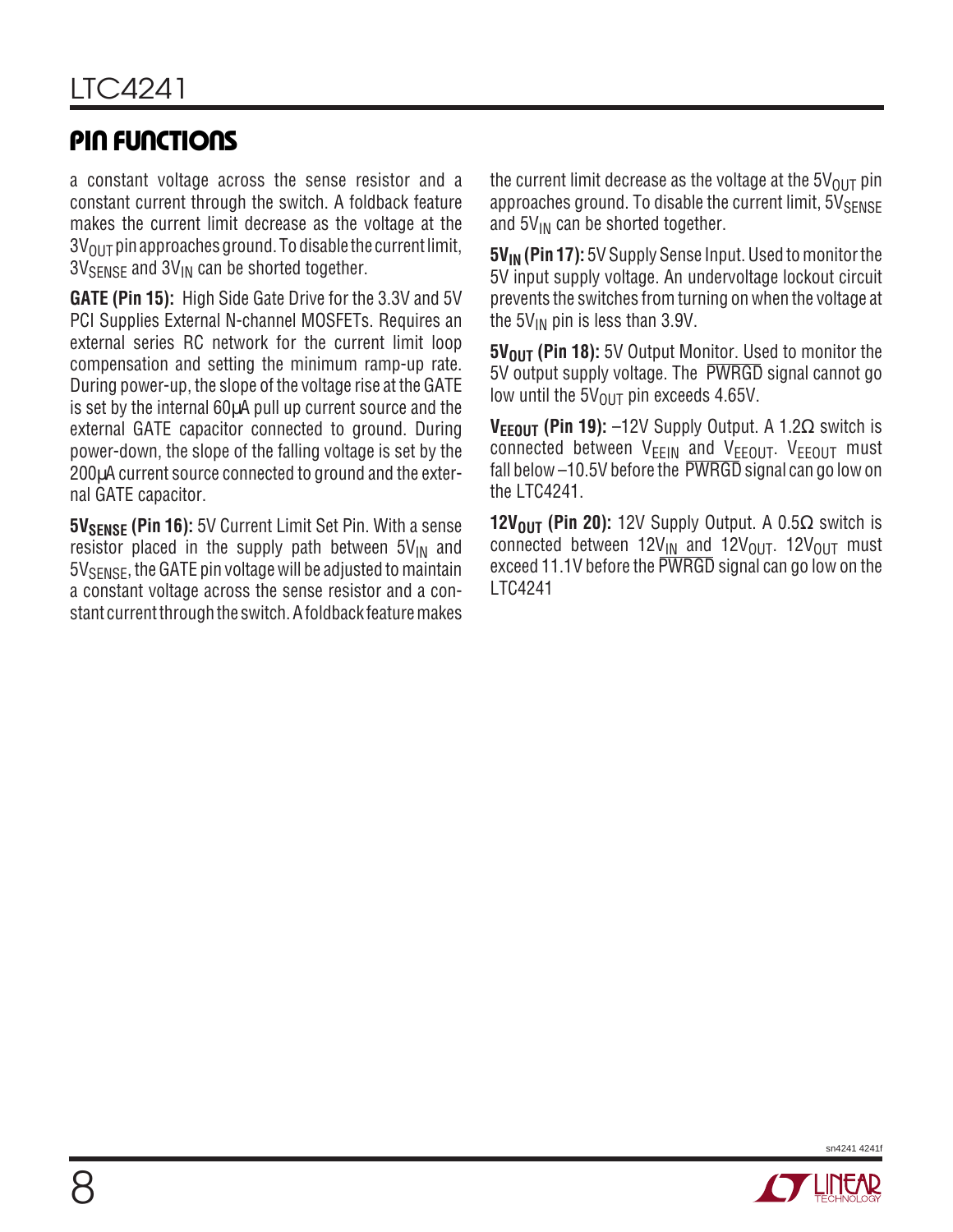### **BLOCK DIAGRAM**



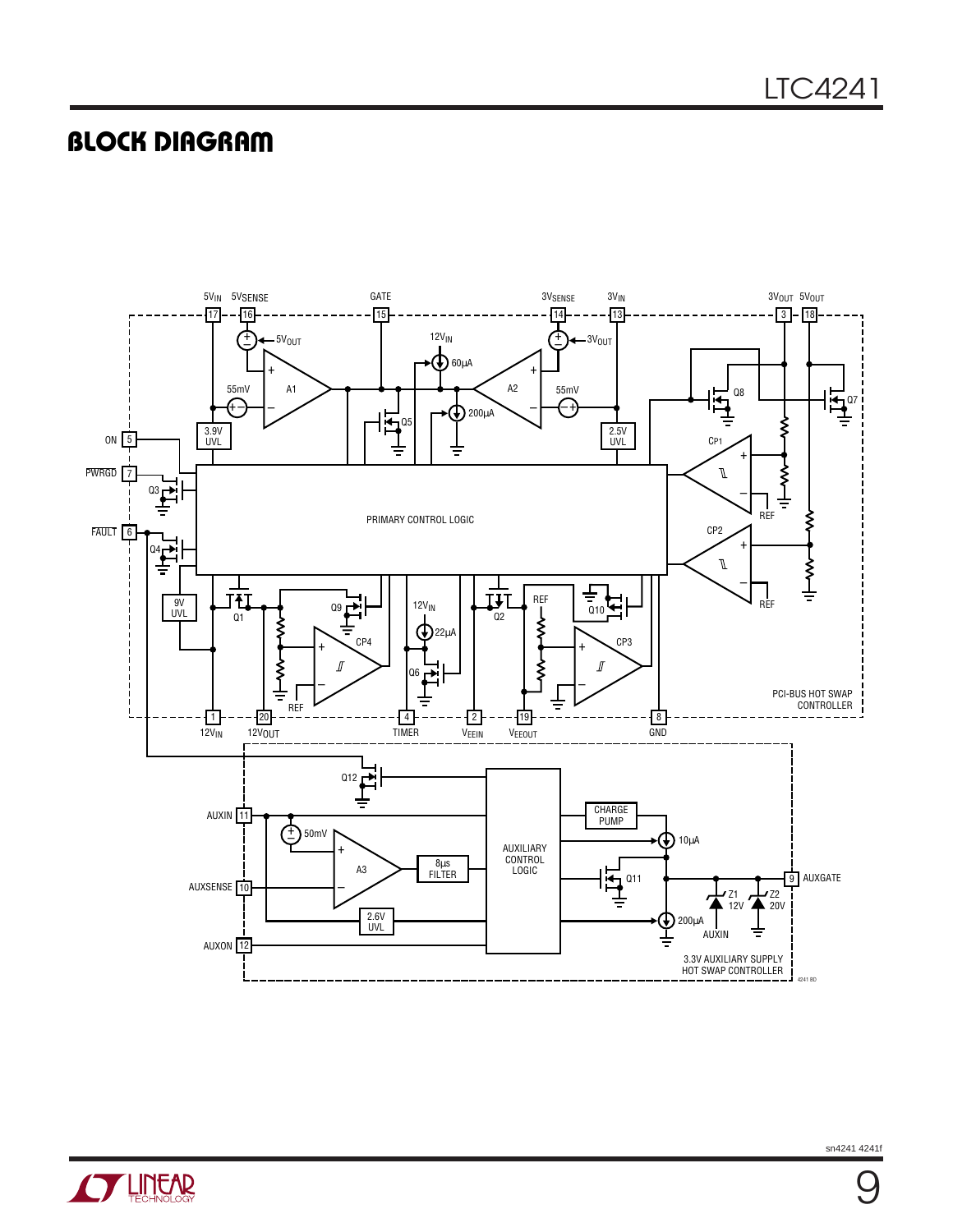#### **Hot Circuit Insertion**

When a circuit board is inserted into a live PCI slot, the supply bypass capacitors on the board can draw huge transient currents from the PCI power bus as they charge up. The transient currents can cause permanent damage to the connector pins and glitches the power bus, causing other boards in the system to reset.

The LTC4241 is designed to turn a board's supply voltages on and off in a controlled manner, allowing the board to be safely inserted or removed from a live PCI slot without glitching the system power supplies. The chip also protects the PCI supplies from shorts and monitors the supply voltages.

The LTC4241 is designed for motherboard applications and includes an additional independent controller for the 3.3V auxiliary supply.

#### **LTC4241 Feature Summary**

1. Allows safe board insertion and removal from a motherboard.

2. Primary controller to control the four PCI supplies: 3.3V, 5V, –12V, 12V and an independent auxiliary controller to control the 3.3V auxiliary supply.

3. Adjustable foldback current limit for PCI supplies: an adjustable analog current limit with a value that depends on the output voltage. If the output is shorted to ground, the current limit drops to keep power dissipation and supply glitches to a minimum.

4. Electronic circuit breaker for all supplies: if a supply remains in current limit for too long, the circuit breaker will trip, the supplies will be turned off and the FAULT pin pulled low.

5. Current limit power-up: the four PCI supplies are allowed to power up in current limit. This allows the chip to power up boards with a wide range of capacitive loads without tripping the circuit breaker. The maximum allowable power-up time is programmable using the TIMER pin.

6. On-Chip –12V and 12V power switches

7. Power good output: monitors the voltage status of the four PCI supply voltages. The 3.3V auxiliary supply is not monitored.

8. Fault control: the current limit fault detected by either the primary or auxiliary controller will not cause the other controller to latch off. Both controllers use the FAULT output to indicate a fault condition.

9. Space saving 20-pin narrow SSOP package.

#### **PCI Power Requirements**

PCI systems usually require four power rails: 5V, 3.3V, –12V and 12V. Systems implementing the 3.3V signaling environment are usually required to provide all four rails in every system.

A 3.3V auxiliary supply is added in the PCI system to power PCI logic functions that need to remain active when the rest of the system is unpowered.

The tolerance of the supplies as measured at the components is summarized in Table 1.

| <b>SUPPLY</b> | <b>TOLERANCE</b> | <b>CAPACITIVE</b><br><b>LOAD</b> |
|---------------|------------------|----------------------------------|
| 5V            | $5V \pm 5%$      | $<$ 3000 $\mu$ F                 |
| 3.3V          | $3.3V \pm 0.3V$  | $<$ 3000 $\mu$ F                 |
| 12V           | $12V \pm 5%$     | $<$ 500 $\mu$ F                  |
| $-12V$        | $-12V \pm 10\%$  | $<$ 120 $\mu$ F                  |
| $3.3V_{AUX}$  | $3.3V \pm 0.3V$  | $<$ 500 $\mu$ F                  |

#### **Table 1. PCI Power Supply Requirements**

#### **Power-Up Sequence for PCI Power Supplies**

The PCI power supplies are controlled by placing external N-channel pass transistors in the 3.3V and 5V power paths, and internal pass transistors for the 12V and –12V power paths (Figure 1).

Resistors R1 and R2 provide a current signal for fault detection and R7 and C1 provide current control loop compensation. Resistors R4 and R5 prevent high frequency oscillations in Q1 and Q2.

When the ON pin is pulled high, the GATE pin is pulled high by an internal 60µA current source and the pass transistors are allowed to turn on. The internal 12V and –12V switches are also turned on and a 22µA current source is connected to the TIMER pin (Figure 2).



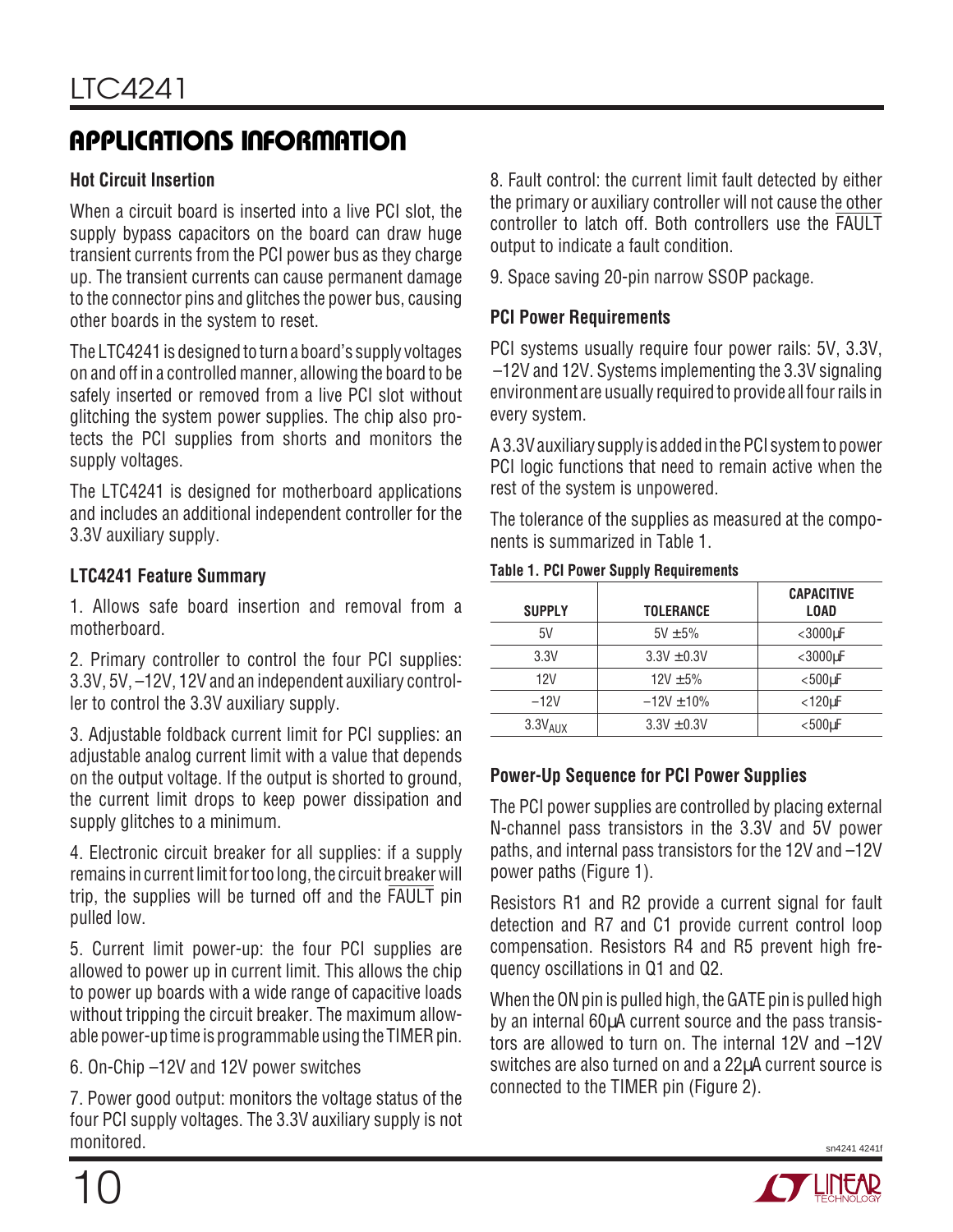

The current in each pass transistor increases until it reaches the current limit for each supply. Each supply is allowed to power up at the rate  $dV/dt = 60 \mu A/C1$  or as determined by the current limit and the load capacitance on the supply line, whichever is slower. Current limit faults are ignored while the TIMER pin voltage is ramping up and is less than  $0.9V$  below  $12V_{\text{IN}}$ . Once all four PCI supply voltages are within tolerance, the PWRGD pin will pull low.

#### **Power-Down Sequence for PCI Power Supplies**

When the ON pin is pulled low, a power-down sequence begins for all the PCI power supplies (Figure 3).

Internal switches are connected to each of the output supply voltage pins to discharge the load capacitors to ground. The TIMER pin is immediately pulled low and the internal 12V and –12V switches are turned off. The GATE pin is pulled to ground by an internal 200µA current source. This turns off the external pass transistors in a controlled manner and prevents the load current on the 3.3V and 5V supplies from going to zero instantaneously and glitching the power supply voltages. When any of the output voltages dips below its threshold, the PWRGD pin pulls high.



**Figure 2. Normal Power-Up Sequence Figure 3. Normal Power-Down Sequence**

#### **Timer**

During a power-up sequence for the PCI power supplies, a 22µA current source is connected to the TIMER pin and current limit faults are ignored until the voltage ramps to within 0.9V of  $12V_{IN}$ . This feature allows the chip to power up a PCI slot that can accommodate boards with a wide range of capacitive loads on the supplies. The power-up time for any one of the four outputs will be:

$$
t_{ON} \cong 2 \cdot \left( \frac{C_{LOAD} \cdot V_{OUT}}{I_{LIMIT} - I_{LOAD}} \right)
$$

For example, for  $C_{LOAD} = 2000 \mu F$ ,  $V_{OIII} = 5V$ ,  $I_{LIMIT} = 7A$ ,  $I<sub>I OAD</sub>$  = 5A, the 5V<sub>OUT</sub> turn-on time will be ~10ms. By substituting the variables in the above equation with the appropriate values, the turn-on time for the other three outputs can be calculated. The timer period should be set longer than the maximum supply turn-on time but short enough to not exceed the maximum safe operating area of the pass transistor during a short-circuit. The timer period is given by:

$$
t_{TIMER} = \frac{C_{TIMER} \cdot 11.1V}{22\mu A}
$$

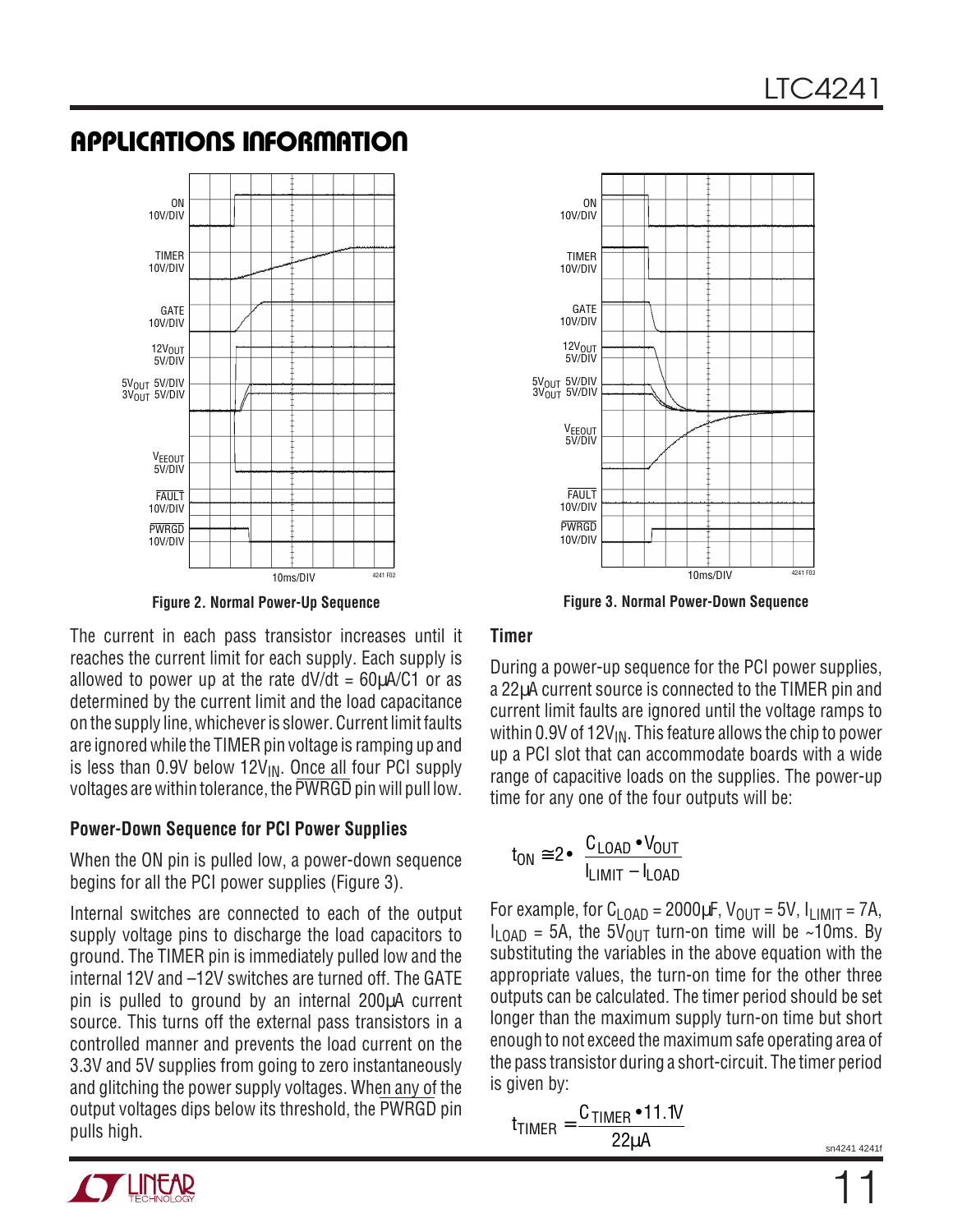For  $C_{\text{TIMFR}} = 0.1 \mu F$ , the timer period will be ~50ms. The TIMER pin is immediately pulled low when ON goes low.

### **Thermal Shutdown**

The internal switches for the 12V and –12V supplies are protected by an internal current limit and thermal shutdown circuit. When the temperature of the chip reaches 150°C, only the switches controlling the PCI supplies will be latched off and the FAULT pin will be pulled low.

### **Short-Circuit Protection for PCI Power Supplies**

During a normal power-up sequence for the PCI power supplies, if the TIMER is done ramping and any supply is still in current limit, all of the pass transistors will be immediately turned off, the TIMER and FAULT pin will be pulled low as shown in Figure 4.

ON 10V/DIV TIMER 10V/DIV GATE 10V/DIV **PWRGD** 10V/DIV 5V<sub>OUT</sub> 5V/DIV<br>3V<sub>OUT</sub> 5V/DIV 12V<sub>OUT</sub> VEEOUT 5V/DIV FAULT 10V/DIV  $20me/DN$ 

If a short-circuit occurs after the PCI supplies are powered up, the shorted supply's current will drop immediately to the limit value (Figure 5).

If the supply remains in current limit for more than 17µs, all of the PCI supplies except the 3.3V auxiliary supply will be latched off. The 17µs delay prevents quick current spikes  $-$  for example, from a fan turning on  $-$  from causing false trips of the circuit breaker. The chip will stay in the latched-off state until the ON pin is cycled low then high, or the  $12V_{IN}$  supply is cycled.

To prevent excessive power dissipation in the pass transistors and to prevent voltage spikes on the supplies during short-circuit conditions, the current limit on each PCI supply, except the 3.3V auxiliary supply, is designed to be a function of the output voltage. As the output voltage drops, the current limit decreases. Unlike a traditional circuit breaker function where huge currents can flow before the breaker trips, the current foldback feature assures that the supply current will be kept at a safe level and prevent voltage glitches when powering up into a short.



**Figure 4. Power-Up into a Short on 3.3V Output Figure 5. Short-Circuit on 5V Followed by Circuit Breaker Reset**

The current limit and the foldback current level for the 5V and 3.3V outputs are both a function of the external sense resistor (R1 for  $5V_{OIII}$  and R2 for  $3V_{OIII}$ , see Figure 1). As shown in Figure 1, a sense resistor is connected between  $5V_{IN}$  and  $5V_{SENSE}$  for the 5V supply. For the 3V supply, a sense resistor is connected between  $3V_{IN}$  and  $3V_{SENSE}$ .

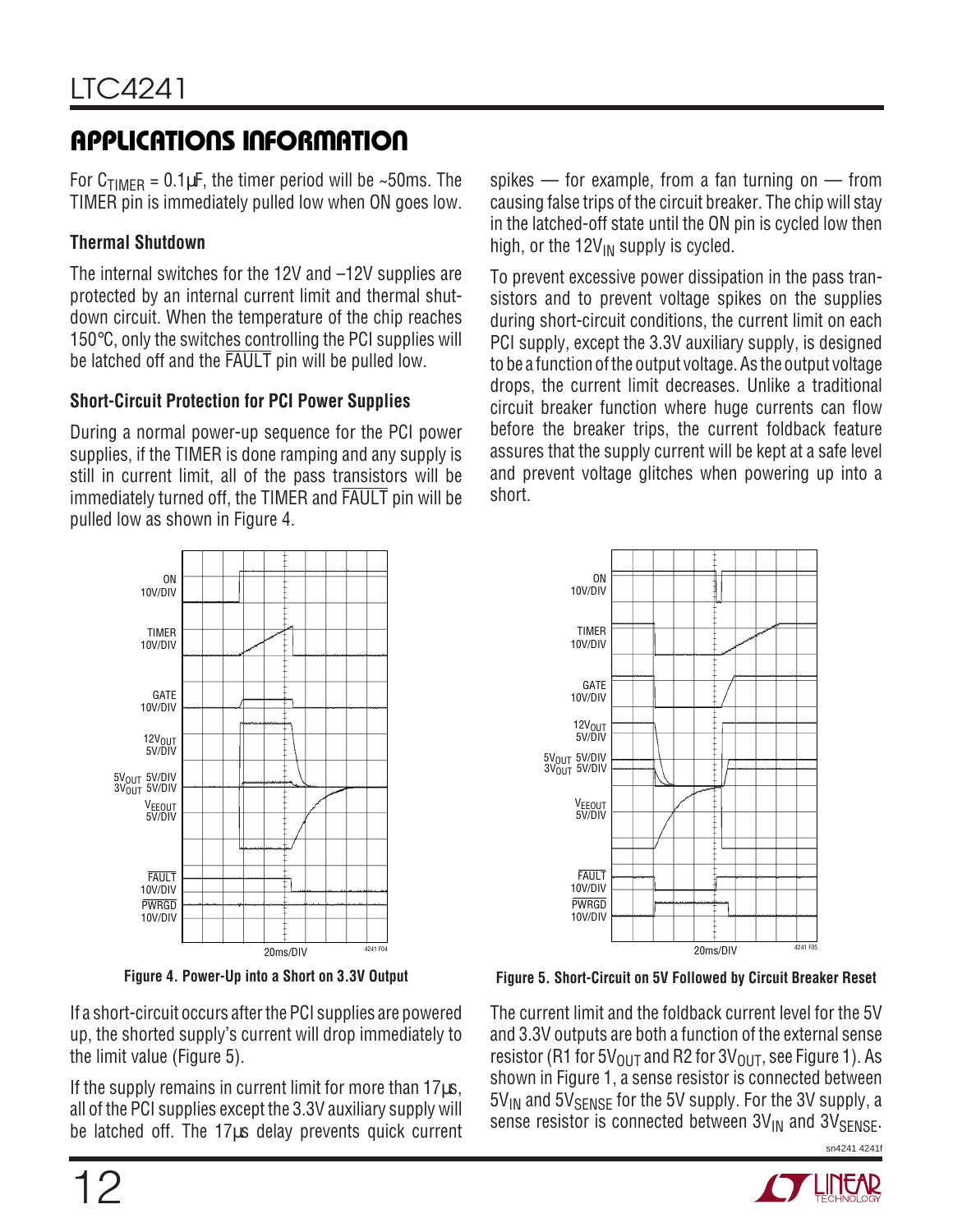The current limit and the foldback current level (at the  $V_{OUT} = 0V$ ) are given by:

 $I<sub>LIMIT</sub> = 55mV/R<sub>SENSE</sub>$ 

 $I_{FOL}$  DRACK = 9mV/RSENSE

As a design aid, the current limit and foldback level for commonly used values for  $R_{\text{SFNSF}}$  are given in Table 2.

| TODIO E. ILIMII AND IFULDBACK TO ISENSE |                 |  |  |  |  |
|-----------------------------------------|-----------------|--|--|--|--|
| <b>ILIMIT</b>                           | <b>FOLDBACK</b> |  |  |  |  |
| 11A                                     | 1.8A            |  |  |  |  |
| 9.2A                                    | 1.5A            |  |  |  |  |
| 7.9A                                    | 1.3A            |  |  |  |  |
| 6.9A                                    | 1.1A            |  |  |  |  |
| 6.1A                                    | 1.0A            |  |  |  |  |
| 5.5A                                    | 0.9A            |  |  |  |  |
|                                         |                 |  |  |  |  |

**Table 2. ILIMIT and IFOLDBACK VS ROENCE** 

The current limit for the internal 12V switch is set at 850mA folding back to 300mA and the –12V switch at 450mA folding back to 200mA.

In systems where it is possible to exceed the current limit for a short amount of time, it might be necessary to prevent the analog current loop from responding quickly so the output voltage does not droop. This can be accomplished by adding an RC filter across the sense resistor as shown in Figure 6. R<sub>F</sub> should be 20 $\Omega$  or less to prevent offset errors. A capacitor,  $C_F$ , of 0.1 $\mu$ F gives a delay of about 1.5µs and a 1µF capacitor gives a delay of about 15µs.



**Figure 6. Delay in the Current Limit Loop**

#### **Power-Up/Down Sequence for 3.3V Auxiliary Supply**

The 3.3V auxiliary supply is controlled by placing an external N-channel pass transistor  $Q3$  in the  $3.3V_{AUX}$ 



power path (Figure 1). The resistor R3 provides load current fault detection and R6 prevents high frequency oscillation in Q3.

When power is first applied to  $V_{\text{AUXIN}}$ , the AUXGATE pin pulls low. A low-to-high transition at the AUXON pin initiates the AUXGATE ramp up (Figure 7). The AUXGATE is pulled high by an internal 10µA current source and the pass transistor is allowed to turn on. As the auxiliary controller does not have the foldback current limit feature and timer control, the inrush supply current during powerup is limited by ramping the gate of the pass transistor at a controlled rate  $(dV/dt = 10\mu A/C3)$  where C3 is the total external capacitance between AUXGATE and ground. With proper selection of the C3 capacitance value, the inrush current ( $I = C_{LOAD} \cdot dV/dt = 10\mu A \cdot C_{LOAD}/C3$ ) is limited to a value less than the current limit set by the sense resistor R3. This prevents the circuit breaker from tripping during power-up.  $C_{1,0AD}$  is the total load capacitance on the 3.3V auxiliary supply line. For example, for C3 = 10nF,  $C_{\text{LOAD}} = 470 \mu$ F, R3 = 0.07 $\Omega$ ,  $I_{\text{LIMIT}} = 0.7$ A, the inrush current will be  $0.47A < I_{LIMIT}$ . The ramp-up time for  $3.3V_{AUX}$  output to reach its final value is equal to  $t = (V_{\text{AIIXIN}} \cdot C3)/10 \mu A$ .

A high-to-low transition at the AUXON pin initiates a AUXGATE ramp-down at a slope of –200µA/C3 as the AUXGATE is pulled to ground by an internal 200µA current source. This will allow the load capacitance on the supply line to discharge while the AUXGATE pulls low to turn off the external N-channel pass transistor.



**Figure 7. Power-Up/Down Sequence for 3.3V Auxiliary Supply**

sn4241 4241f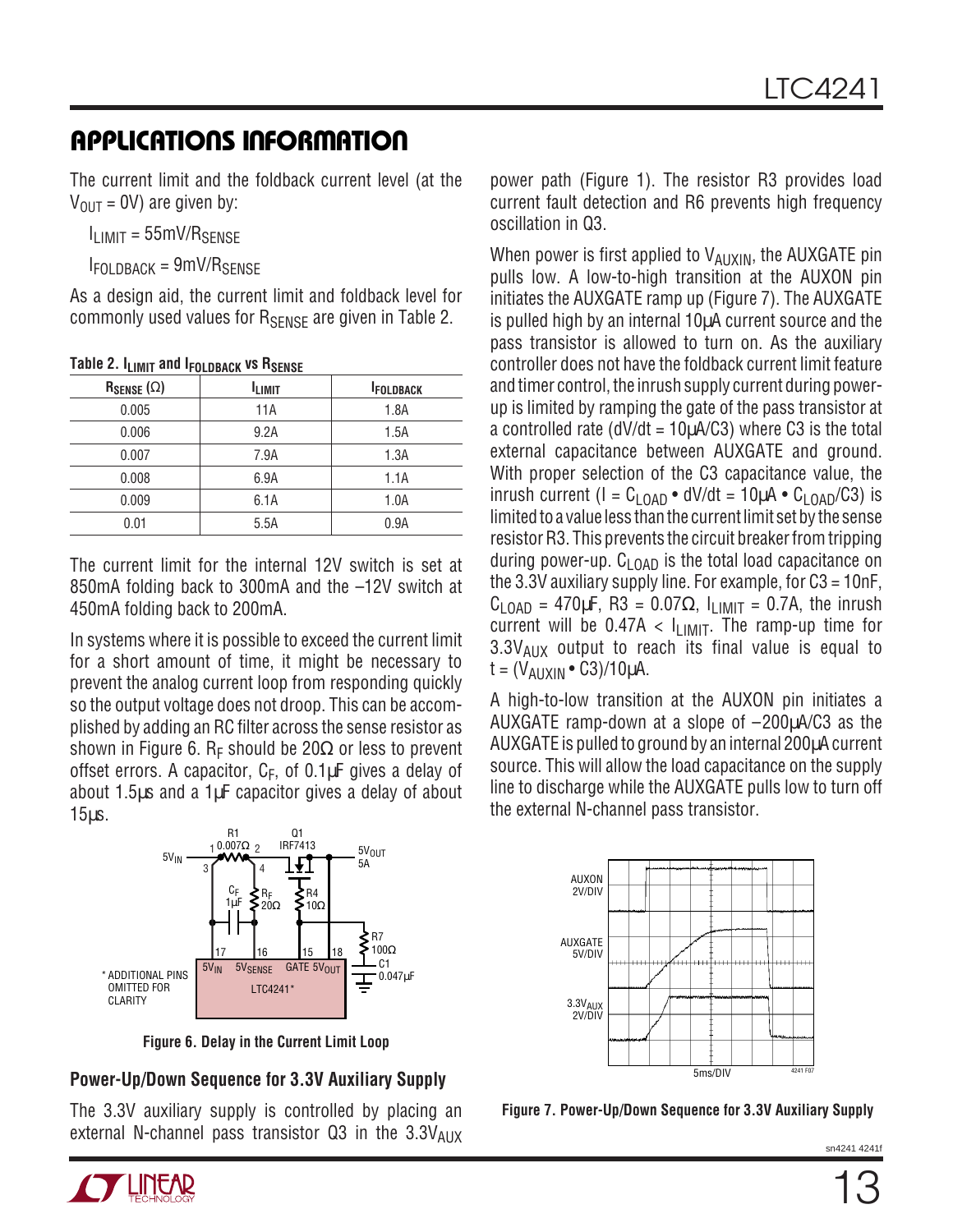#### **Electronic Circuit Breaker for 3.3V Auxiliary Supply**

An electronic circuit breaker is used to protect against excessive load current and short-circuits on the 3.3V auxiliary supply. The load current is monitored by placing a sense resistor R3 between AUXIN and AUXSENSE as shown in Figure 1. The circuit breaker trip threshold is 50mV and exhibits a response time of 8µs. Unlike the PCI supplies which use the current foldback limit with circuit breaker during short-circuits, here the circuit breaker will trip and immediately pull AUXGATE to ground if the voltage between AUXIN and AUXSENSE exceeds 50mV for more than 8µs. The external N-channel transistor is turned off and FAULT is pulled low. The circuit breaker is reset when AUXON is cycled low then high, or the AUXIN supply is cycled. If the circuit breaker feature is not required, the AUXSENSE pin can be shorted to AUXIN.

The trip current of the circuit breaker is set by:

 $I<sub>TRIP</sub> = 50mV/R3$ 

As a design aid, the trip current for commonly used values for R<sub>3</sub> is given in Table 3.

| Table 3. $I_{TRIP}$ vs R3 |                    |  |  |
|---------------------------|--------------------|--|--|
| $R3(\Omega)$              | <b>ITRIP</b>       |  |  |
| 0.05                      | 1A                 |  |  |
| 0.06                      | 833mA              |  |  |
| 0.07                      | 714 <sub>m</sub> A |  |  |
| 0.08                      | 625 <sub>m</sub> A |  |  |
| 0.09                      | 556 <sub>m</sub> A |  |  |
| 0.1                       | 500 <sub>m</sub> A |  |  |

If more than 8µs of response time is needed to reject supply current ripple noise, an external resistor,  $R_F$ , of 20 $\Omega$  and capacitor, C<sub>F</sub>, of 1µF (Figure 6) can be added to the AUXSENSE circuit. This will give a delay of 15µs.

| <b>Table 4. N-Channel Power MOSFET Selection Guide</b> |  |  |
|--------------------------------------------------------|--|--|
|                                                        |  |  |

#### **Supply Bypass Capacitors**

In motherboard applications, large bypass capacitors are recommended at each of the system power supplies to minimize supply glitches as a result of board insertion. A supply bypass capacitor of  $\geq 100 \mu$ F at 12V<sub>IN</sub> connection is recommended.



**the Sense Resistor for the 5V Rail**

#### **PCB Layout Considerations for the Sense Resistor**

For proper circuit breaker operation, 4-wire Kelvin-sense connections between the sense resistor and the LTC4241's  $5V_{IN}$  and  $5V_{SENSE}$  pins,  $3V_{IN}$  and  $3V_{SENSE}$  pins and AUXIN and AUXSENSE pins are strongly recommended. The drawing in Figure 8 illustrates the correct way of making connections between the LTC4241 and the sense resistor. PCB layout should be balanced and symmetrical to minimize wiring errors. In addition, the PCB layout for the sense resistors and the power MOSFETs should include good thermal management techniques for optimal sense resistor power dissipation.

#### **Power MOSFET and Sense Resistor Selection**

Table 4 lists some available N-channel power MOSFETs . Table 5 lists some current sense resistors that can be used with the LTC4241's circuit breakers. Table 6 lists the supplier web site addresses for discrete components mentioned throughout this datasheet.

| <b>CURRENT</b><br>RATING | <b>PART NUMBER</b> | <b>PACKAGE</b> | V <sub>DS</sub> MAX | V <sub>GS</sub> MAX | $R_{DS(on)}$  | <b>MANUFACTURER</b>            |
|--------------------------|--------------------|----------------|---------------------|---------------------|---------------|--------------------------------|
| 8.0A                     | Si4412ADY          | $SO-8$         | 30V                 | ±20V                | $0.024\Omega$ | Vishay-Siliconix               |
| 3.5A                     | Si2306DS           | SOT-23         | 30V                 | ±20V                | $0.057\Omega$ | Vishay-Siliconix               |
| 10A                      | Si4410DY           | $SO-8$         | 30V                 | ±20V                | $0.013\Omega$ | Vishay-Siliconix               |
| 13A                      | <b>IRF7413</b>     | $SO-8$         | 30V                 | ±20V                | $0.011\Omega$ | International Rectifier        |
| 2.7A                     | <b>FDN 359AN</b>   | SOT-23         | 30V                 | ±20V                | $0.046\Omega$ | <b>Fairchild Semiconductor</b> |
|                          |                    |                |                     |                     |               |                                |

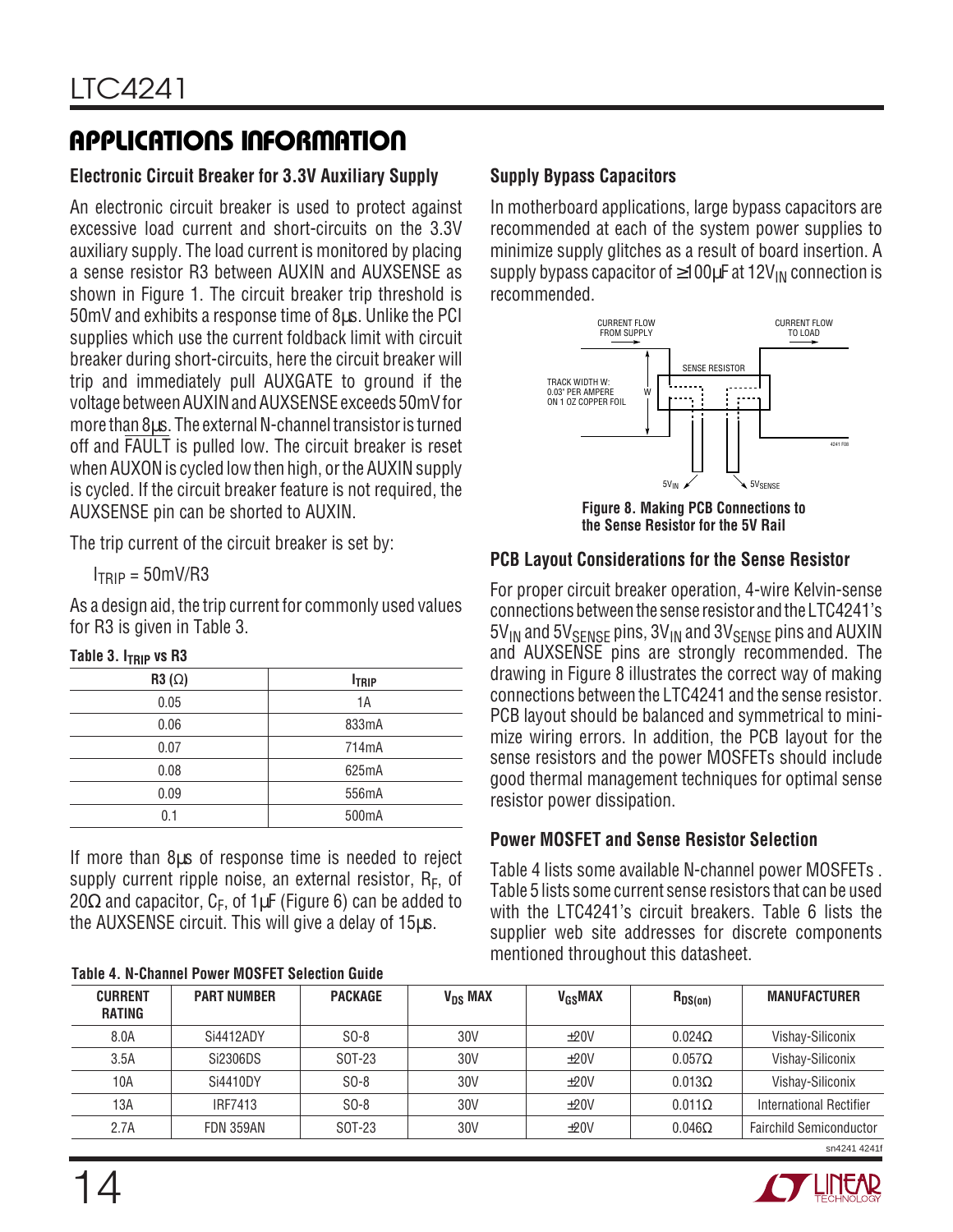| <b>CURRENT LIMIT VALUE</b> | <b>PART NUMBER</b>           | <b>DESCRIPTION</b>                | <b>MANUFACTURER</b>   |
|----------------------------|------------------------------|-----------------------------------|-----------------------|
| 0.7A                       | <b>WSL2010R07</b>            | $0.07\Omega$ , 0.5W, 1% Resistor  | Vishay-Dale           |
| 1A                         | LR120601R055F<br>WSL2010R055 | $0.055\Omega$ , 0.5W, 1% Resistor | IRC-TT<br>Vishay-Dale |
| 2A                         | LR120601R028F<br>WSL2010R028 | $0.028\Omega$ , 0.5W, 1% Resistor | IRC-TT<br>Vishay-Dale |
| 5A                         | LR120601R011F<br>WSL2010R011 | $0.011\Omega$ , 0.5W, 1% Resistor | IRC-TT<br>Vishay-Dale |
| 7.9A                       | WSL2512R007                  | $0.007\Omega$ , 1W, 1% Resistor   | Vishay-Dale           |
| 11A                        | WSL2512R005                  | $0.005\Omega$ , 1W, 1% Resistor   | Vishay-Dale           |

#### **Table 5. Sense Resistor Selection Guide**

#### **Table 6. Manufacturers' Web Site**

| <b>MANUFACTURER</b>            | <b>WEB SITE</b>       |
|--------------------------------|-----------------------|
| International Rectifier        | www.irf.com           |
| <b>Fairchild Semiconductor</b> | www.fairchildsemi.com |
| IRC-TT                         | www.irctt.com         |
| Vishay-Dale                    | www.vishay.com        |
| Vishay-Siliconix               | www.vishay.com        |
| Diodes, Inc.                   | www.diodes.com        |

**GN Package**

### **PACKAGE DESCRIPTION**



sn4241 4241f



Information furnished by Linear Technology Corporation is believed to be accurate and reliable. However, no responsibility is assumed for its use. Linear Technology Corporation makes no representation that the interconnection of its circuits as described herein will not infringe on existing patent rights. 15